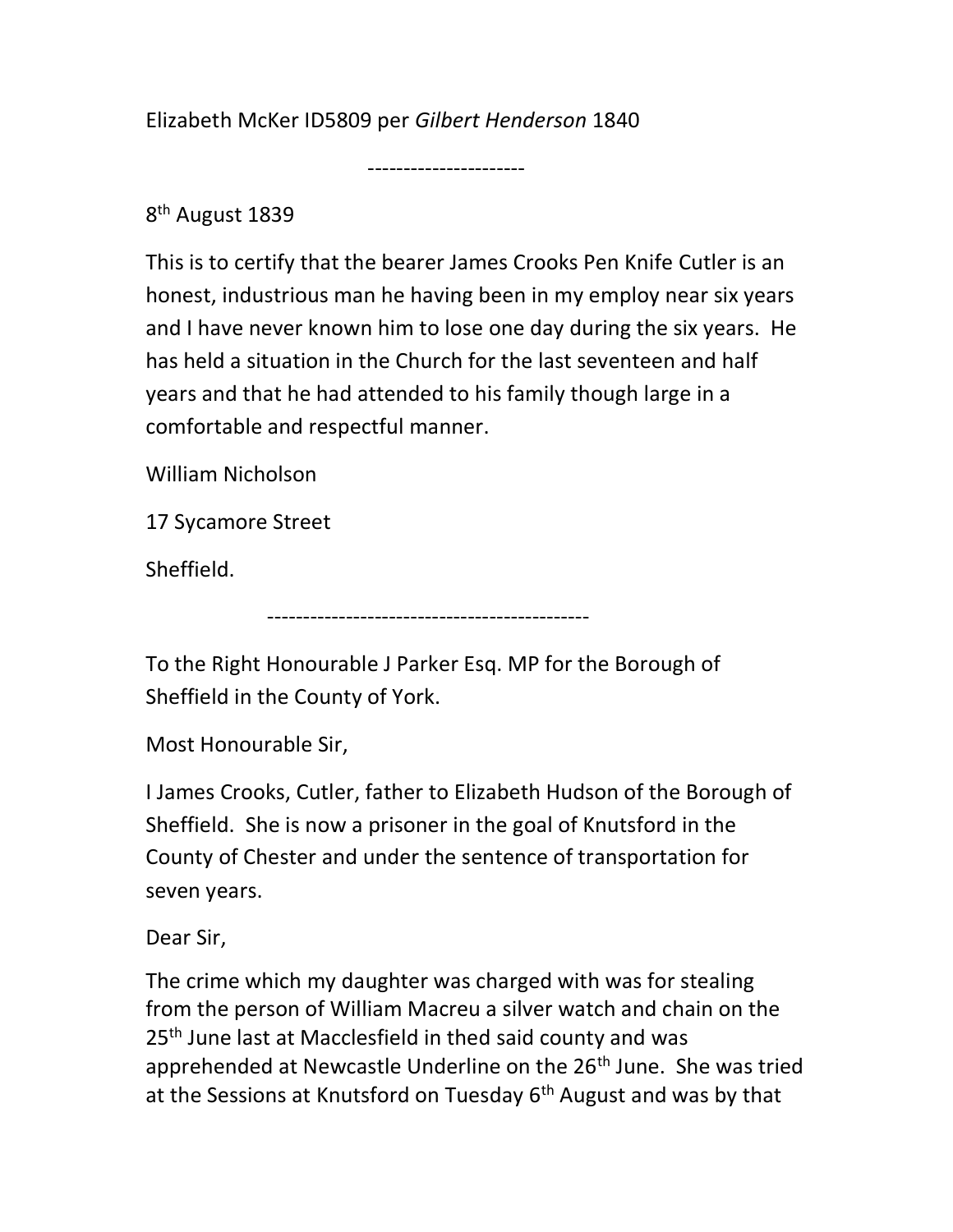bench sentenced to be transported for seven years to such a place Her Majesty shall be please to direct.

Most Honoured Sir what I wish you to do is that as the Prosecutor stated at the trial that he could not say exactly she was the person who stole the watch and chain but she was brought in the very act of pawning the watch and chain in the town of Newcastle Underline the following day, but I believe she was in the company of two other women at the time of not good character. We whose names are hereunto affixed knowing her father to be a man of respectable character which said character is enclosed and knowing the grief ,anxiety and trouble the said Elizabeth Hudson has caused her father the said James Crookes beseech you to use all your influence on this occasion to intercede with Lord John Russell on her behalf (as it is her first offence) and her being only 21 years of age. To put her in a Penitentiary for the term of her sentence or such other term as Her Majesty may be pleased to direct.

Dear Sir, hoping you will exert yourself on this occasion we remain your most obedient servants.

William Sharp – Minister of Mount Zion Chapel Sheffield

John Gibson – Minister of the Parish Chapel

J W Hawksworth

Joseph Rogers and Sons

William Nicholson

And another 10 signatures.

Elizabeth or Mary or Eliza Hudson or Mcker or Crooks aged 21

Cheshire Quarter Sessions 6<sup>th</sup> August 1839